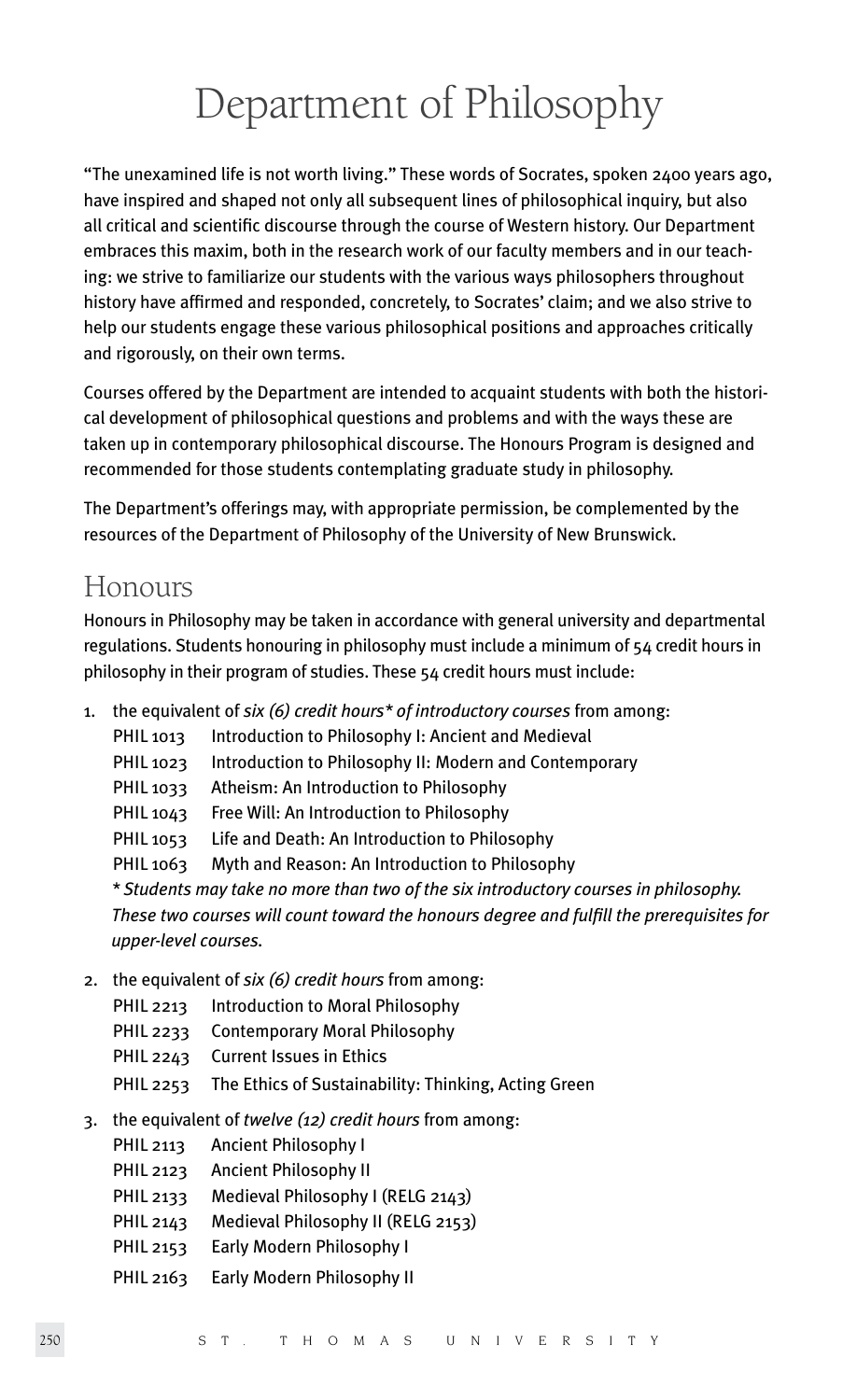PHILOSOPHY PHILOSOPHY

- 4. PHIL 2513 Introduction to Logic
- 5. the equivalent of *three (3) credit hours* from among:
	- PHIL 3663 Analytic Philosophy I
	- PHIL 3673 Analytic Philosophy II
	- PHIL 3813 Introduction to Logic II (MATH 3813)
- 6. the equivalent of *three (3) credit hours* from among:
	- PHIL 3543 Existential Philosophy
	- PHIL 3653 Contemporary Continental Philosophy
	- PHIL 3763 Martin Heidegger
- 7. *six (6) credit hours* from between: PHIL 4886 Honours Seminar PHIL 4996 Honours Thesis

### Major

Students majoring in philosophy must include a minimum of 36 credit hours in philosophy in their program of studies. These 36 credit hours must include:

- 1. the equivalent of *six (6) credit hours\* of introductory courses* from among:
	- PHIL 1013 Introduction to Philosophy I: Ancient and Medieval
	- PHIL 1023 Introduction to Philosophy II: Modern and Contemporary
	- PHIL 1033 Atheism: An Introduction to Philosophy
	- PHIL 1043 Free Will: An Introduction to Philosophy
	- PHIL 1053 Life and Death: An Introduction to Philosophy
	- PHIL 1063 Myth and Reason: An Introduction to Philosophy

*\* Students may take no more than two of the six introductory courses in philosophy. These two courses will count toward the major degree and fulfill the prerequisites for upper-level courses.*

- 2. the equivalent of *six (6) credit hours* from among:
	- PHIL 2213 Introduction to Moral Philosophy
	- PHIL 2233 Contemporary Moral Philosophy
	- PHIL 2243 Current Issues in Ethics
	- PHIL 2253 The Ethics of Sustainability: Thinking, Acting Green
- 3. the equivalent of *twelve (12) credit hours* from among:
	- PHIL 2113 Ancient Philosophy I
	- PHIL 2123 Ancient Philosophy II
	- PHIL 2133 Medieval Philosophy I (RELG 2143)
	- PHIL 2143 Medieval Philosophy II (RELG 2153)
	- PHIL 2153 Early Modern Philosophy I
	- PHIL 2163 Early Modern Philosophy II
- 4. PHIL 2513 Introduction to Logic
- 5. the equivalent of *three (3) credit hours* from among:
	- PHIL 3663 Analytic Philosophy I
	- PHIL 3673 Analytic Philosophy II
	- PHIL 3813 Introduction to Logic II (MATH 3813)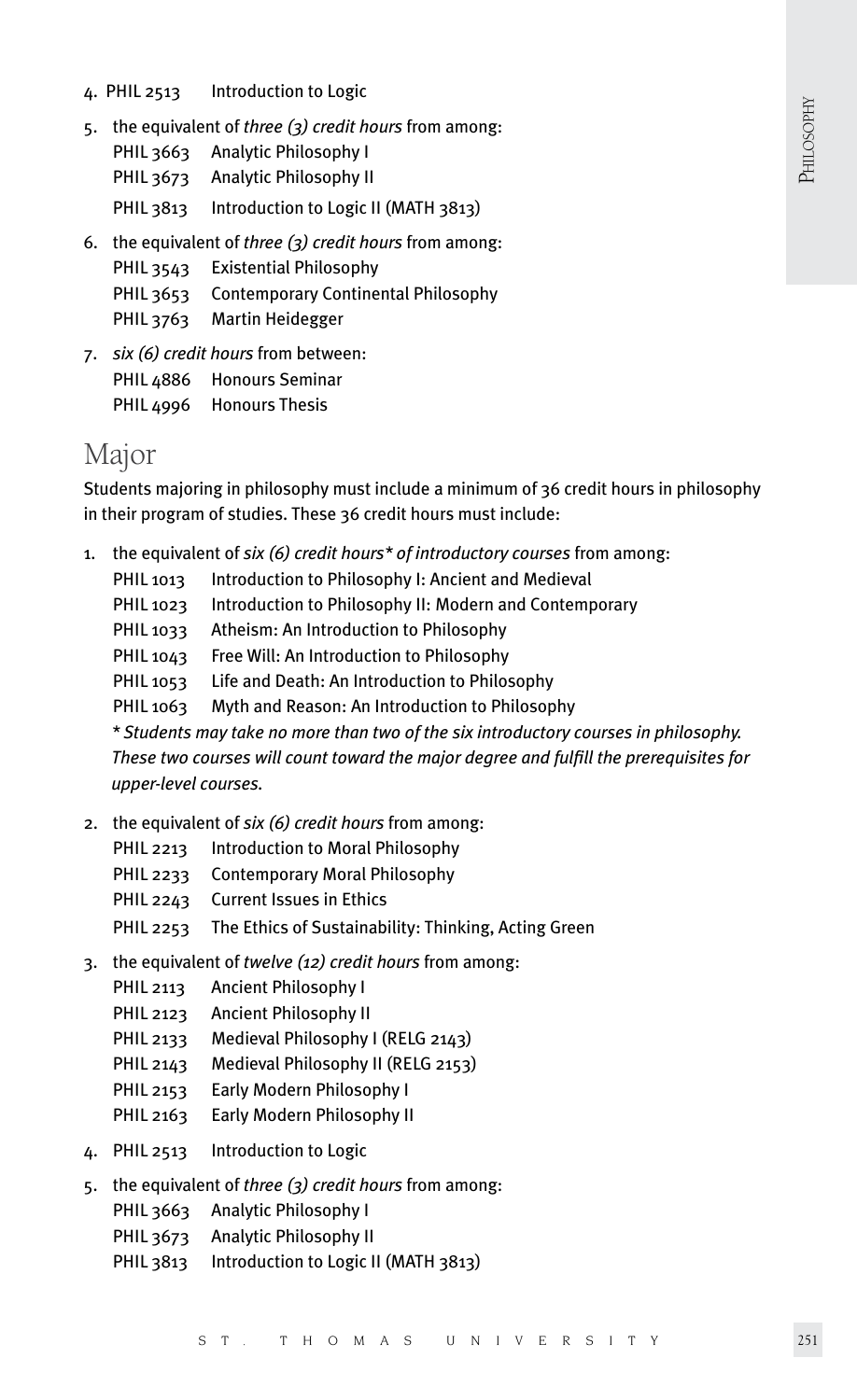6. the equivalent of *three (3) credit hours* from among: PHIL 3543 Existential Philosophy PHIL 3653 Contemporary Continental Philosophy PHIL 3763 Martin Heidegger

Any *18 credit hours* in philosophy suffice to constitute a Minor in Philosophy.

Each student honouring or majoring in philosophy is required to choose a member of the Department as program Adviser.

The Department's course offerings are listed according to areas within the discipline as follows:

- I. Introductory Courses
- II. History of Philosophy
- III. Moral Philosophy
- IV. Legal and Political Philosophy
- V. Themes and Authors
- VI. Tutorials and Independent Studies

# I. Introductory Courses

#### **PHIL-1006. Introduction to Philosophy**

An introduction, through lecture, reading of original sources, and discussion, to the origins and development of Western philosophy. The first part of the course studies this tradition from its beginnings in ancient Greece through the Christian Middle Ages. Authors read include Plato, Aristotle, St. Augustine, and St. Thomas Aquinas. Themes include the nature of reality; the nature of human being and human knowledge; moral and political philosophy; the existence and nature of God. The latter part of the course continues the survey of developments in Western philosophy, from the early modern period to contemporary discussion. The focus is on rationalism, empiricism, idealism, and the reactions these provoked. For the purposes of prerequisite and degree requirements, this course is the equivalent of PHIL 1013 and 1023.

#### **PHIL-1013. Introduction to Philosophy I: Ancient and Medieval**

An introduction, through lecture, reading of original sources, and discussion, to the origins and development of Western philosophy from its beginnings in ancient Greece through the Middle Ages. Authors read include Plato, Aristotle, Augustine, and Aquinas. Themes: the nature of reality; the nature of human being and human knowledge; moral and political philosophy; the existence and nature of God. This course has no prerequisite.

#### **PHIL-1023. Introduction to Philosophy II: Modern and Contemporary**

A continuation of the survey of developments in Western philosophy, through lecture, reading of original sources, and discussion, from the early modern period to contemporary discussion. Focus: rationalism, empiricism, idealism, and the reactions these provoked. This course has no prerequisite.

#### **PHIL-1033. Atheism: An Introduction to Philosophy**

This course is an introduction to philosophy focusing on atheism. Students will be introduced to the current debate, but will also consider what the great minds of the past can tell us about the existence or non-existence of God. We will draw on both historical and contemporary sources, developing skills of philosophical analysis in connection with a single,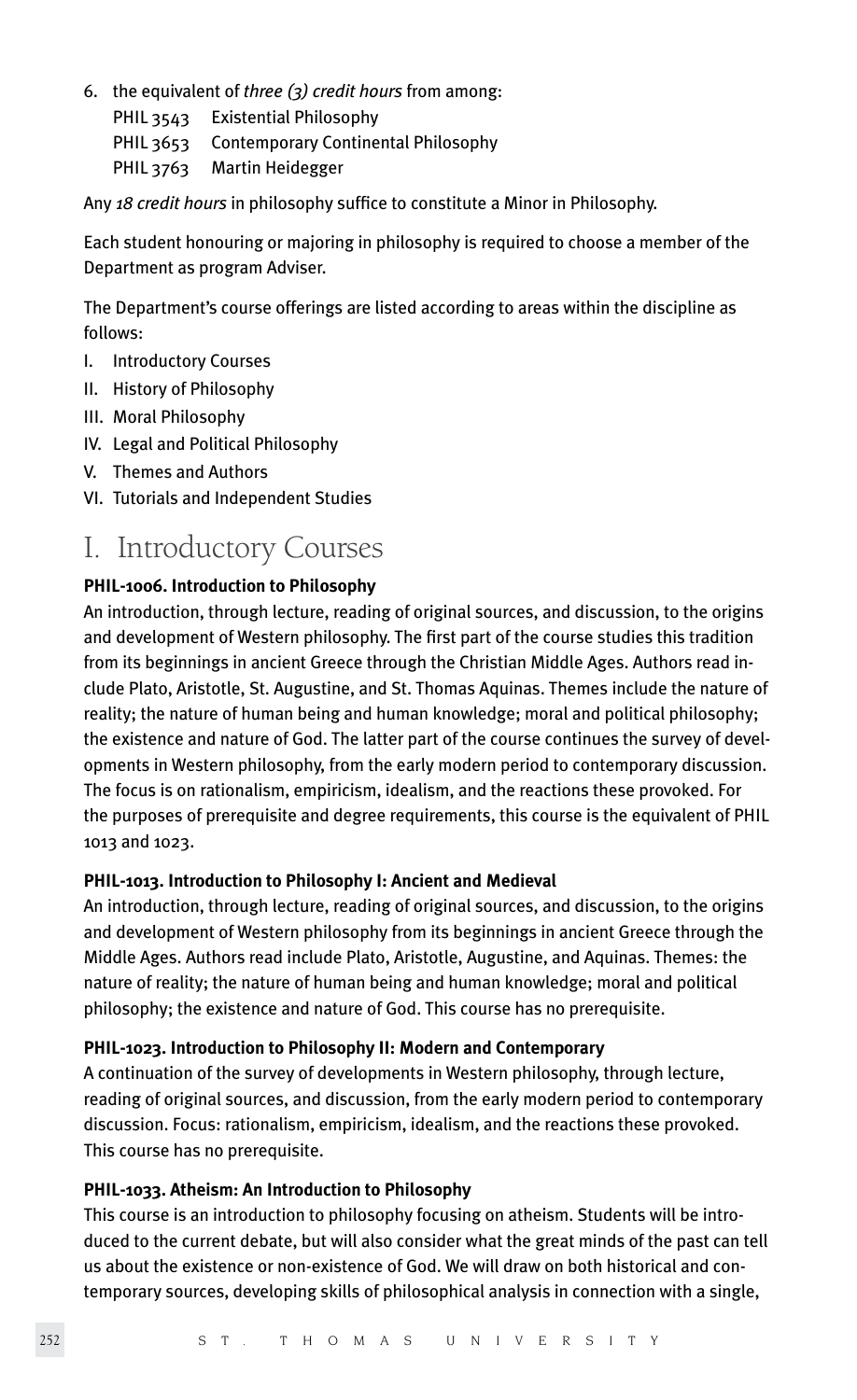PHILOSOPHY PHILOSOPHY

hotly disputed topic. This course has no prerequisite.

#### **PHIL-1043. Free Will: An Introduction to Philosophy**

This course is an introduction to philosophy focusing on the problem of free will. Students will be introduced to the current debate, but will also consider what the great minds of the past can tell us about the possibility or impossibility of acting freely. We will draw on both historical and contemporary sources, developing skills of philosophical analysis in connection with a single, hotly disputed topic. This course has no prerequisite.

#### **PHIL-1053. Myth and Reason: An Introduction to Philosophy**

This course is an introduction to philosophy focusing on the opposition between myth and reason. Students learn the skills of philosophical analysis by studying one topic in detail. Questions explored may include: How are myth and reason different? Are they opposed? What are the limits of reason? Can myth help reason? Can reason refute myth? What role does authority play in myth and reason? This course has no prerequisite.

#### **PHIL-1063. Life and Death: An Introduction to Philosophy**

This course is an introduction to philosophy focusing on philosophical questions related to life and death. Students learn the skills of philosophical analysis by studying one topic in detail. Questions explored may include: What are life and death? Does anything persist after death? If so, what would this be? Why are some moral questions associated with life and death? This course has no prerequisite.

### II. History of Philosophy

#### **PHIL-2113. Ancient Philosophy I**

A lecture course surveying ancient philosophy from the Presocratics to Plato. Philosophers covered may include: Anaximander, Heraclitus, Parmenides, Empedocles, Anaxagoras, Democritus, Gorgias, Protagoras, Socrates and Plato. Through readings of original sources and ancient testimony, the course analyses key questions in ancient philosophy, e.g. what is philosophy and what does it achieve? What is nature? What is the best life? Prerequisites: Any two of PHIL 1013, 1023, 1033, 1043, 1053, 1063, or permission of the instructor.

#### **PHIL-2123. Ancient Philosophy II**

A lecture course surveying ancient philosophy from Aristotle to Hellenistic philosophy (Epicurus, the Stoics and the Sceptics). Through readings of original sources and ancient testimony, the course analyses key questions in ancient philosophy, e.g. what can philosophy achieve? What is the nature of reality? What does it mean to live together? Prerequisites: Any two of PHIL 1013, 1023, 1033, 1043, 1053, 1063, or permission of the instructor.

#### **PHIL-2133. Medieval Philosophy I (RELG 2143)**

A lecture course covering Medieval philosophy from its earliest origins, culminating in the Platonism of Augustine, Boethius, John Scotus Eriugena, and Anselm. Prerequisites: Any two of PHIL 1013, 1023, 1033, 1043, 1053, 1063, or permission of the instructor.

#### **PHIL-2143. Medieval Philosophy II (RELG 2153)**

A lecture course covering the Medieval philosophy of the 13th century (especially St. Thomas Aquinas), the collapse of the Thomistic synthesis in fourteenth century philosophy, and the beginning of the Modern outlook. Prerequisites: Any two of PHIL 1013, 1023, 1033, 1043, 1053, 1063, or permission of the instructor.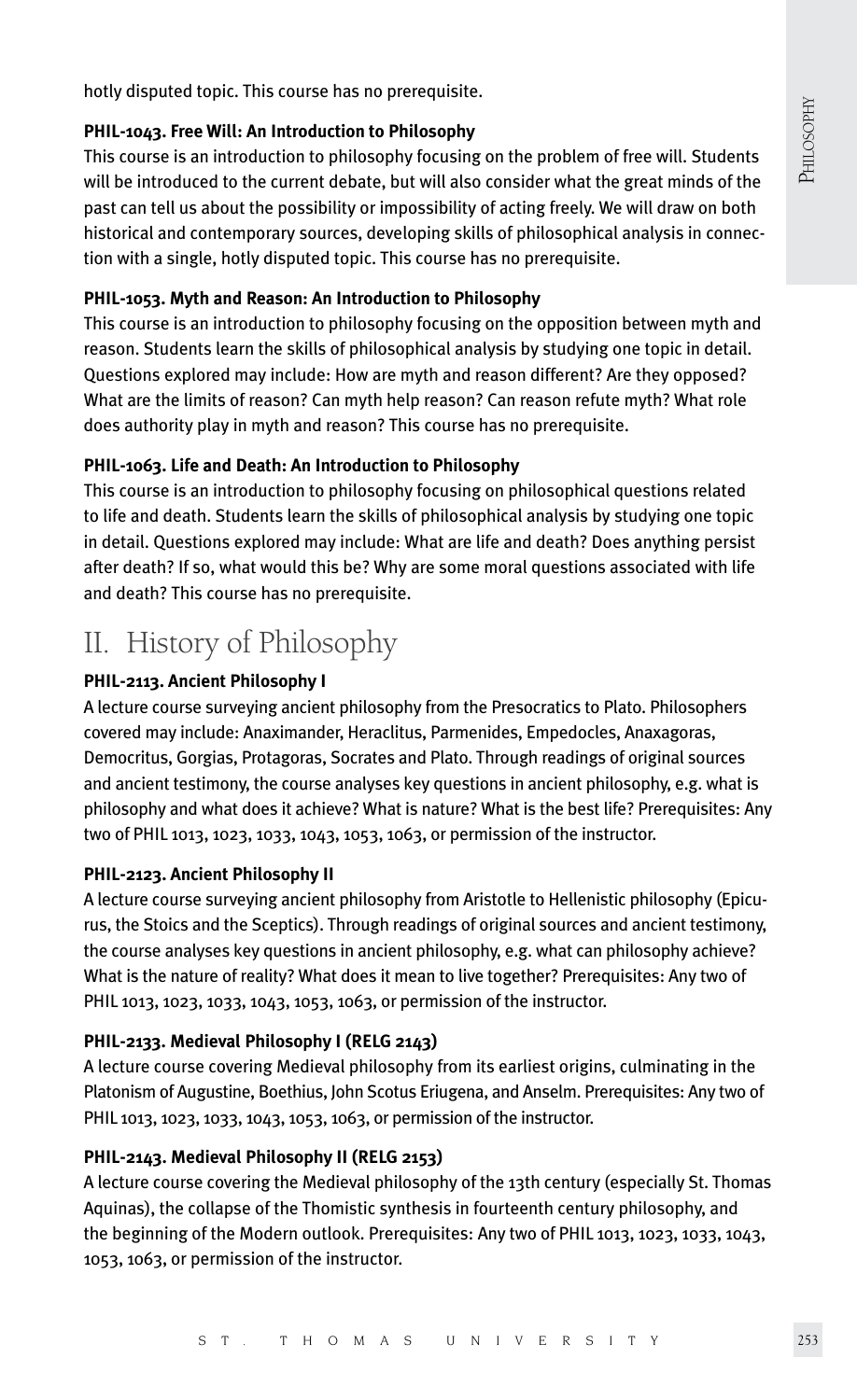#### **PHIL-2153. Early Modern Philosophy I**

A study of the 17th and 18th century rationalist philosophers. Prerequisites: Any two of PHIL 1013, 1023, 1033, 1043, 1053, 1063, or permission of the instructor.

#### **PHIL-2163. Early Modern Philosophy II**

A study of the 17th and 18th century British empiricists. Prerequisites: Any two of PHIL 1013, 1023, 1033, 1043, 1053, 1063, or permission of the instructor.

### III. Moral Philosophy

#### **PHIL-2213. Introduction to Moral Philosophy (HMRT 2253)**

An examination, through readings, lectures, and discussion, of some important attempts to ground ethical judgments. Themes: relativism, egoism, values, and sentiment; values and consequences; the determination of duty.

#### **PHIL-2233. Contemporary Moral Philosophy (HMRT 2263)**

A lecture course examining a specific topic in contemporary moral philosophy. Topics vary from year to year and may include: virtue ethics, metaethics, contemporary deontology, contemporary utilitarianism, emotivism, relativism, the is-ought debate, and others.

#### **PHIL-2243. Current Issues in Ethics (HMRT 2273)**

A discussion, through lectures and student presentations, of ethical theory through its application in the consideration of such contemporary issues as: pornography and censorship, euthanasia, abortion, punishment, justice and welfare, sexual and racial discrimination. Prerequisite: Phil 2213, or permission of the instructor.

#### **PHIL-2253. The Ethics of Sustainability: Thinking, Acting Green**

An historically-conscious analysis of various normative stances in environmental ethics integrated with a sustained consideration of how to apply this ethical theory to modern life. Topics may include deep and shallow ecology, biocentrism, eco-feminism, environmental justice, environmental virtue ethics, the ambiguous role of technology in the environmental crisis, the ethics of the green economy, the ethics of green public policy, a survey of various locally-employed environmental initiatives. Recommended preparation: PHIL 2213.

# IV. Legal and Political Philosophy

#### **PHIL-2313. Western Tradition of Political Philosophy II (POLS 2806)**

This course will introduce students to seminal texts in political philosophy focussing on the medieval, early modern and modern periods. Texts may include: Aquinas' *Treatise on Law*, Machiavelli's *The Prince*, Hobbes' *Leviathan*, Locke's *The Second Treatise on Government*, Rousseau's *Discourses*, Hegel's *Introduction to the Philosophy of History*. Prerequisite: POLS 2803.

#### **PHIL-3313. Philosophy of Human Rights**

This course will introduce students to philosophical questions concerning the foundation of human rights. What are human rights based on? What makes something a human right? Are human rights universally and permanently valid, or is the notion of human rights merely a construct of modern Western culture? The course will familiarize students with alternative theoretical answers to these and other related questions. Prerequisite: HMRT 2003, or permission of the instructor.

#### **PHIL-3343. Human Nature, Society, Justice and Law I: Classical and Christian Theories** A lecture course concentrating on philosophies of human nature in relation to civil society,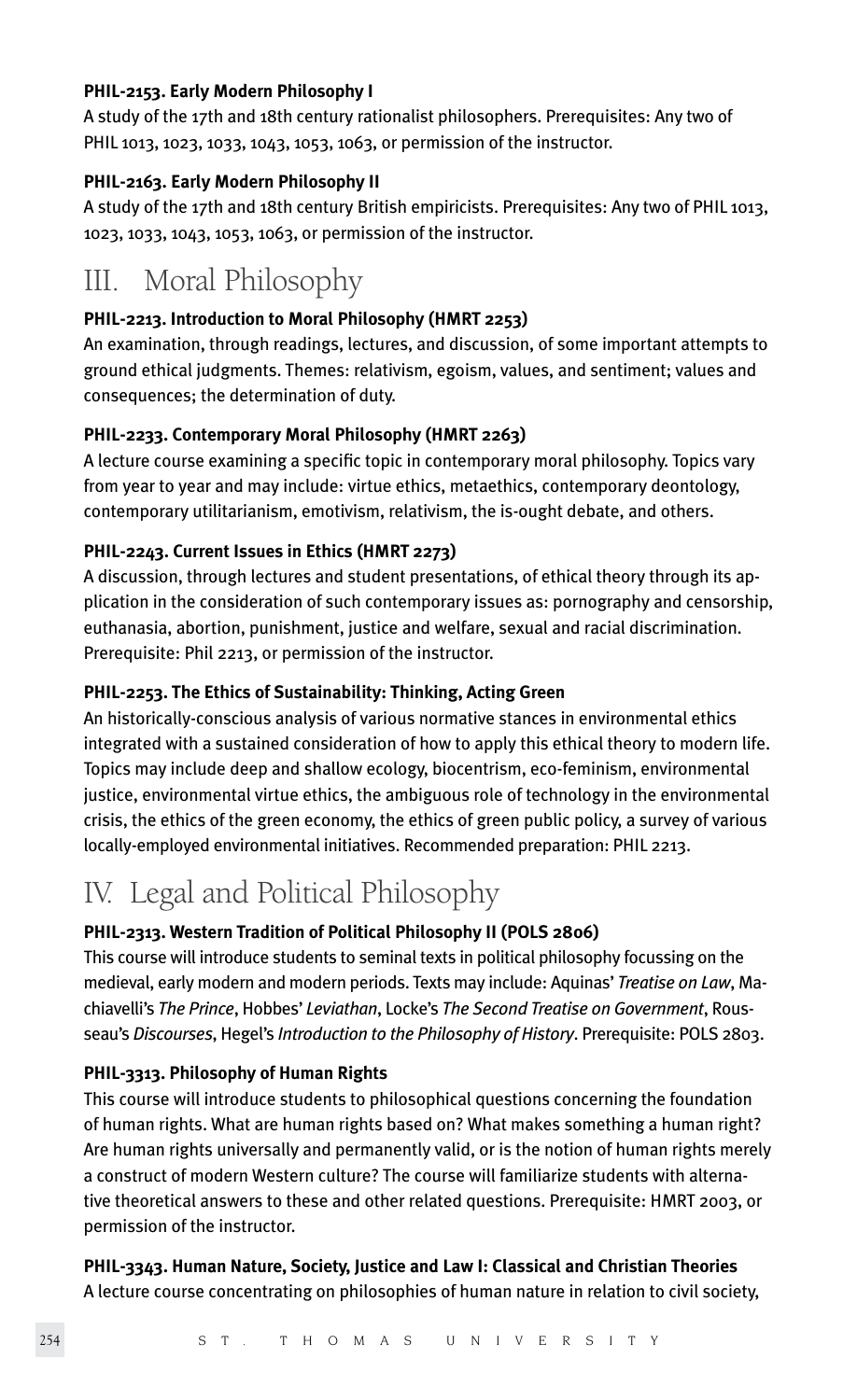justice, and law. Principal question: Is human nature good or bad? pro-social or sociopathic? Applications: competing theories of justice, law, and sanction, including issues of enforcement and correction. Philosophers: Sophists, Plato, Aristotle, Stoics, St. Augustine, St. Thomas Aquinas, Machiavelli, Hobbes, Locke. Prerequisite: Any two of PHIL 1013, 1023, 1033, 1043, 1053, 1063, or permission of the instructor.

#### **PHIL-3353. Human Nature, Society, Justice and Law II: Modern Secular Theories**

A lecture course concentrating on the main contemporary views of human nature, in relation to civil society, justice, and law. Principal issue: Is human nature good or bad? prosocial or sociopathic? Applications: competing theories of justice, law, and sanction, including issues of enforcement and correction. Philosophers: Hume, Rousseau, Hegel, Bentham, Mill, Green, Kierkegaard, Nietzsche, Freud, Dewey, Sartre.

# V. Themes and Authors

#### **PHIL-2513. Introduction to Logic (MATH)**

A lecture course in which students learn how to identify and evaluate arguments drawn from a wide variety of sources. It will develop informal methods such as the identification of argument structure and informal fallacies. It will also develop formal methods that involve taking arguments in English, symbolizing them in a formal language, and evaluating strengths and weaknesses of the argument forms. Also covered are basic probability theory, inductive logic, and statistical reasoning.

#### **PHIL-2523. Introduction to Aesthetics**

In this course, we will investigate and critically assess some of the most influential attempts in the history of philosophy to respond to art and artistic expression. Readings will include selections from a variety of philosophers such as Plato, Aristotle, Kant, Hegel, Heidegger, and Benjamin.

#### **PHIL-3106. Love and Friendship**

This course will explore the interrelated themes of friendship, love and beauty. Each theme will be examined separately and as connected to the others. Ancient and modern texts will be used to examine the ways that different ages have addressed these fundamentally personal and yet common human experiences. Texts will vary from year to year but may include works such as Plato's *Symposium and Lysis*, Rousseau's *Emile*, Descartes' *Passions of the Mind*. Prerequisite: GRID 2006 or GRID 2106, or permission of the instructor.

#### **PHIL-3206. Human Nature and Technology**

This course will study the way in which diverse thinkers have considered the question of human nature. This question will be sharpened with a consideration of the way in which human beings considered as natural beings use and are affected by technology. Texts will vary from year to year, but may include works such as: Aeschylus' *Prometheus Bound*, Bacon's *New Atlantis*, Grant's *Technology and Empire*, Heidegger's *The Question Concerning Technology*, Fukuyama's *The Posthuman Future*. Prerequisite: GRID 2006 or GRID 2106, or permission of the instructor.

#### **PHIL-3413. God in Western Thought**

A survey, through lectures, readings, and discussion, of Western philosophical speculation regarding the divine. Themes: theism and atheism in classical antiquity; demonstrations of God's existence in medieval philosophy; the effect on religious belief of empiricism, idealism, Marxism, and existentialism. Prerequisites: Any two of PHIL 1013, 1023, 1033, 1043,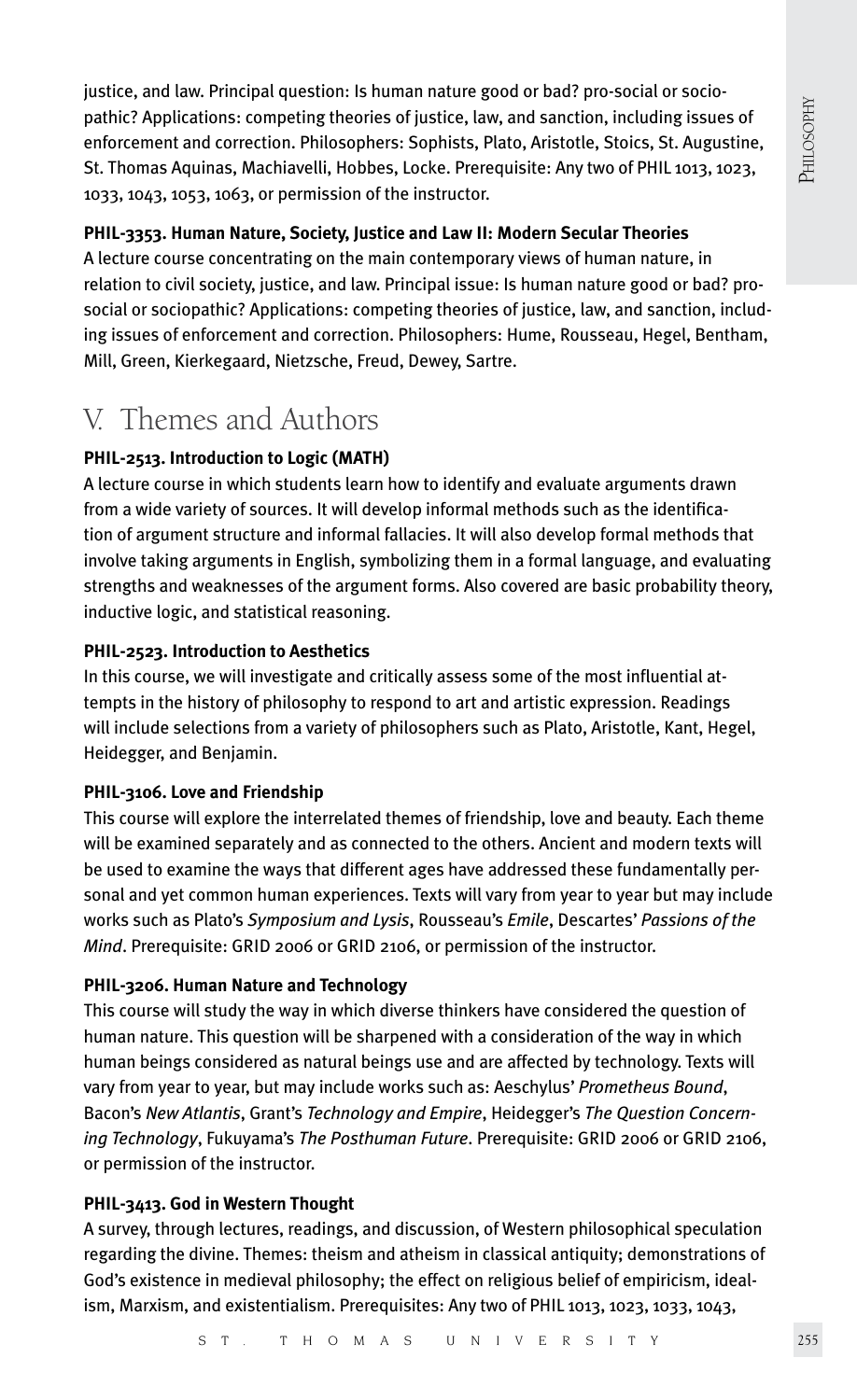1053, 1063, or permission of the instructor.

#### **PHIL-3443. Hegel's Philosophy of Religion**

This course will involve a consideration of G.W.F. Hegel's philosophy of religion. The primary text will be Hegel's *Lectures on the Philosophy of Religion*, although consideration may be given to other relevant material from the *Phenomenology of Spirit* and the *Encyclopedia of the Philosophical Sciences*. Prerequisites: PHIL 2153 and 2163, or PHIL 3623, or permission of the instructor.

#### **PHIL-3503. Seminar on Plato's Philosophy**

This seminar brings together two questions central to the study of Plato: What is philosophy? and what can it achieve? Through an analysis of primary sources and secondary literature, the seminar assesses various answers provided by Plato. Texts covered may include selections from the dialogues of definition (*Apology, Euthyphro, Gorgias*), from the metaphysical dialogues (*Phaedo, Republic*), and from the dialogues on language (*Theaetetus, Parmenides, Sophist)*. Prerequisites: PHIL 2113 and 2123, or permission of the instructor.

#### **PHIL-3513. Seminar on Aristotle's Philosophy**

This seminar examines key topics in Aristotle's logic, physics and metaphysics. More specifically, through a systematic reading of passages in foundational texts such as (for example) the *Posterior Analytics*, the *Categories*, *De interpretatione*, the *Topics*, the *De anima*, the *Physics*, and the *Metaphysics*, the seminar examines and assesses Aristotle's philosophy and its contribution to central debates in the history of philosophy. Prerequisite: PHIL 2113 and 212, or permission of the instructor.

#### **PHIL-3523. Thomas Aquinas: Knowledge, Being, and Human Being**

A lecture course covering the philosophy of Aquinas and its relation to the previous history of philosophy, and to the historical context of St. Thomas' own time. Thematic focus: philosophy of knowledge, of being, and of human nature. Prerequisites: PHIL 2113, 2123, 2133, 2143, or permission of the instructor.

#### **PHIL-3533. Thomas Aquinas: Law, Morality, Society**

A lecture course covering the fundamentals of the legal, moral, and political philosophy of Aquinas and its relation to the previous history of philosophy and to the historical and cultural context of the high middle ages. Prerequisite: PHIL 3523, or permission of the instructor.

#### **PHIL-3543. Existential Philosophy**

A study of existential thinking, its fundamental structure, and its importance for a contemporary understanding of the human situation. Prerequisite: Any two of PHIL 1013, 1023, 1033, 1043, 1053, 1063, or permission of the instructor.

#### **PHIL-3553. Augustine**

This course will involve a close reading of the major works of St. Augustine, among which will be *The Confessions*, *The Trinity*, and *The City of God.* Prerequisite: PHIL 1013, or permission of the instructor.

#### **PHIL-3563. Philosophy of Science**

This course will examine science from the perspective of philosophy. Topics will include the historical relation between science and philosophy, the differences between the social and the physical sciences, the nature of scientific change in history, the role of values in science, the reality of theoretical objects of science, and feminist alternatives to traditional scientific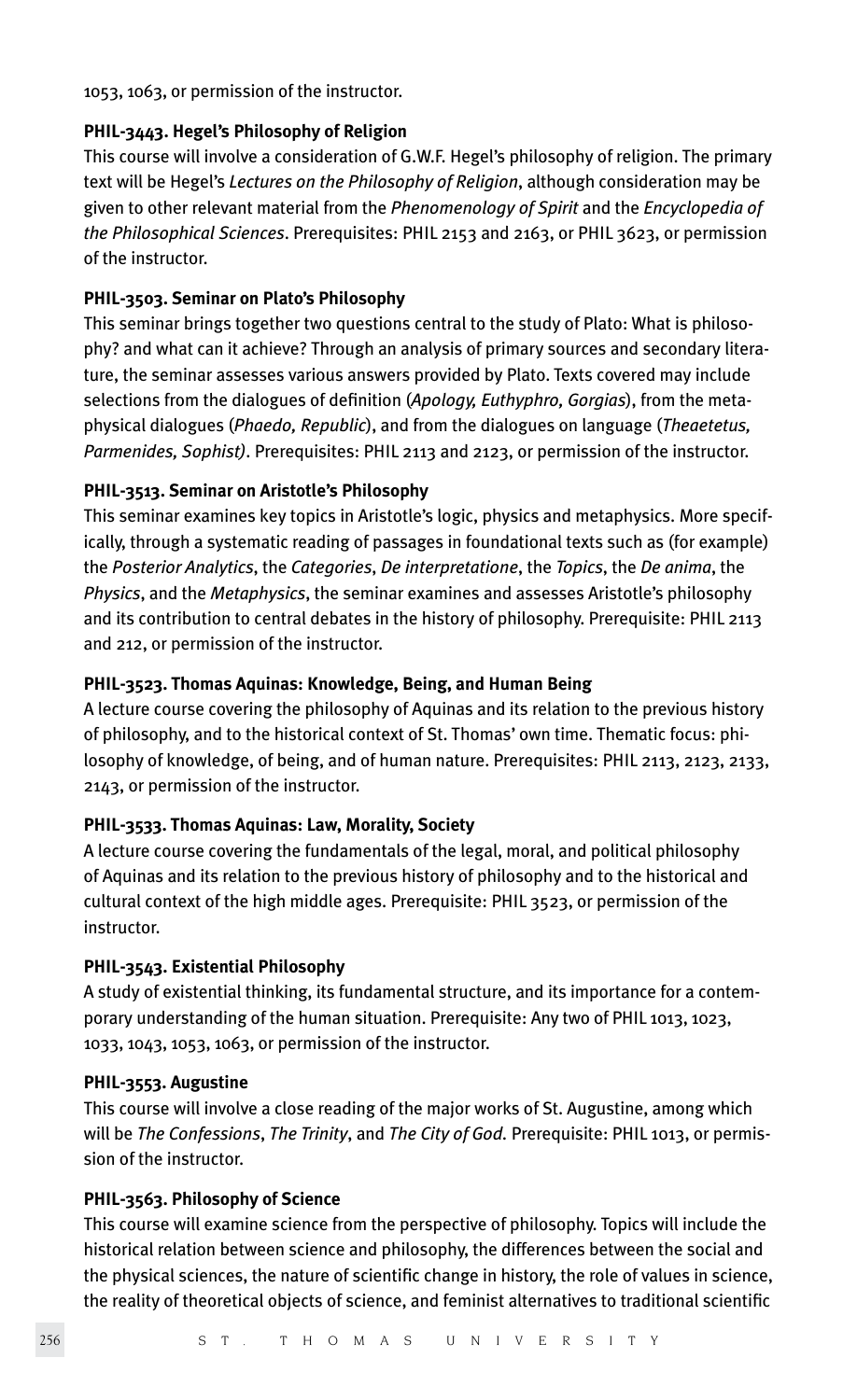research. Examples will be drawn from both the physical and the social sciences. Presupposes no previous exposure to any particular areas of science.

#### **PHIL-3573. Dante (and the Medieval Aristotelian Tradition)**

This course will involve a close reading of the major works of Dante Alighieri, especially *The Divine Comedy*. Attention will be directed to Dante's synthesis of Aristotelian philosophy and the theology and philosophy of Thomas Aquinas. Prerequisites: PHIL 2113 and 2123, or PHIL 2133 and 2143.

#### **PHIL-3613. Kant**

In this course, we will focus primarily on Kant's Critique of Pure Reason as we work through the implications his position has for both theoretical and moral philosophy. Prerequisite: PHIL 2153 or 2163, or permission of the instructor.

#### **PHIL-3623. Hegel**

This course will involve a careful study of Hegel's *Phenomenology of Spirit*, focusing primarily on the relationships between theory and practice, and truth and history. Prerequisite: PHIL 2153 or 2163, or permission of the instructor.

#### **PHIL-3633. Marx**

This lecture course will involve a close reading of some of Karl Marx's most influential work. As we read through portions of *The German Ideology*, the *Grundrisse*, *The Holy Family* and *Capital*, we will consider: 1) Marx's relationship with and response to his predecessors, and 2) his critical reassessment of philosophical and political practice, human nature, history, and economic theory. Prerequisite: 9 credit hours in philosophy, or permission of the instructor.

#### **PHIL-3643. Kierkegaard and Nietzsche**

This course will engage and critically assess the views of the two leading figures in 19th century existentialism, Søren Kierkegaard and Friedrich Nietzsche. Prerequisites: Any two of PHIL 1013, 1023, 1033, 1043, 1053, 1063, or permission of the instructor.

#### **PHIL-3653. Contemporary Continental Philosophy**

This course will engage and critically assess the views of some of the most important thinkers in recent European philosophy such as Merleau-Ponty, Benjamin, Blanchot, Bataille, Levinas, Foucault, Derrida, Lyotard. Prerequisite: PHIL 3543, or permission of the instructor.

#### **PHIL-3663. Analytic Philosophy I**

This is a lecture course covering topics of current interest in Analytic Philosophy, a movement in, and a style of doing, philosophy that has been prominent in the English-speaking world since the beginning of the 20th century. Topics will vary and will normally be drawn from one or more of the following sub-disciplines: epistemology, metaphysics, philosophy of language, philosophy of mind, philosophy of science. Prerequisites: Any two of PHIL 1013, 1023, 1033, 1043, 1053, 1063, or permission of the instructor.

#### **PHIL-3673. Analytic Philosophy II**

This course is meant to complement PHIL 3663, but it may be taken independently. It is a lecture course covering topics of current interest in Analytic Philosophy, a movement in, and a style of doing, philosophy that has been prominent in the English-speaking world since the beginning of the 20th century. Topics will vary and will normally be drawn from one or more of the following sub-disciplines: epistemology, metaphysics, philosophy of language, philosophy of mind, philosophy of science. Prerequisites: Any two of PHIL 1013, 1023, 1033,